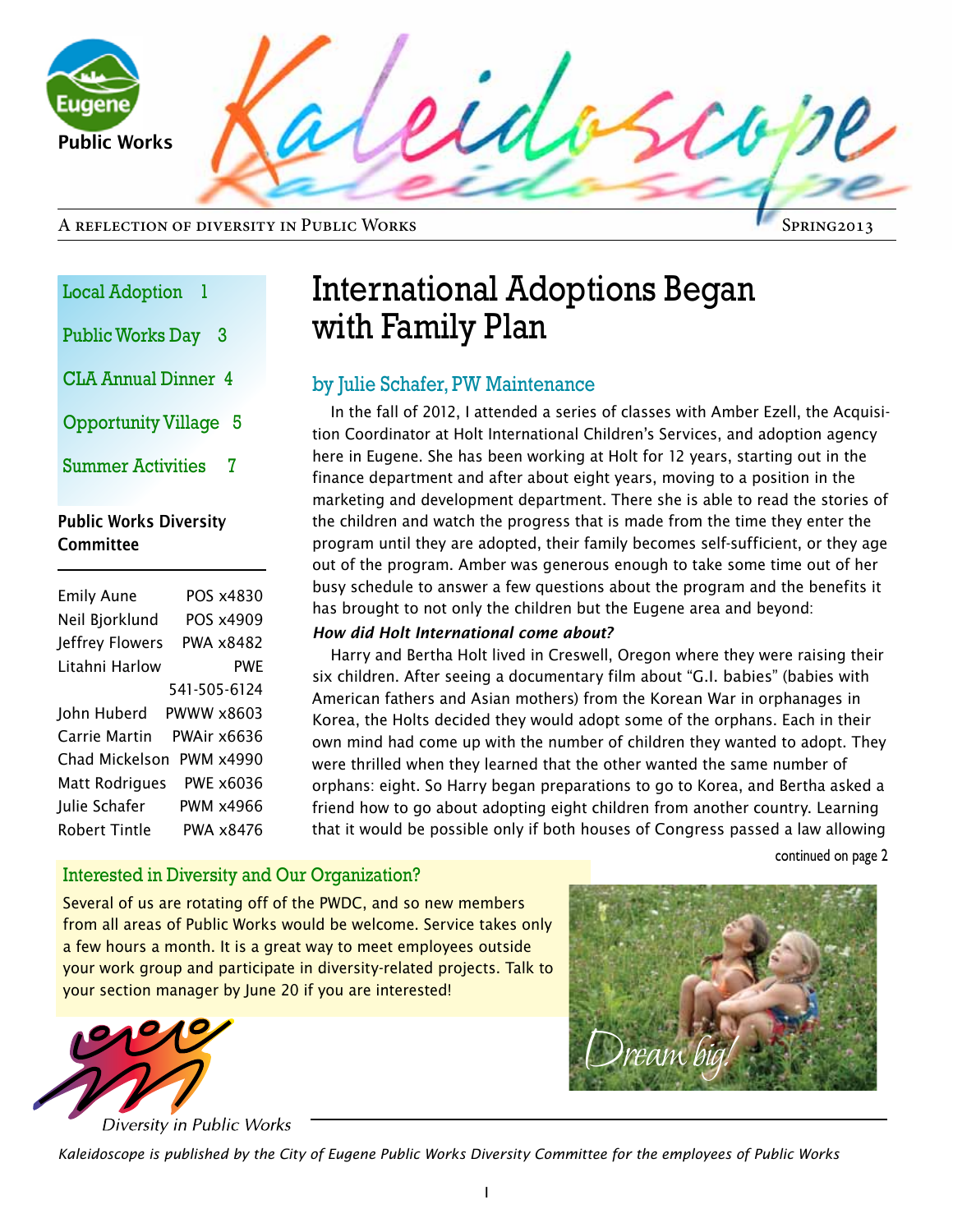#### continued from page 1

it, Bertha said, "Then that's what we'll do." And that's what they did. Two months later, the "[Holt Bill"](http://en.wikipedia.org/w/index.php?title=Bill_for_Relief_of_Certain_War_Orphans&action=edit&redlink=1) was passed, and in October 1955, Harry and eight Korean children arrived at [Portland Airport.](http://en.wikipedia.org/wiki/Portland_International_Airport) The resulting publicity stirred interest among many families in the United States. The Holts set about helping others to adopt, and what began as a small operation run from Bertha's kitchen table in Creswell soon became Holt International Children's Services.

#### *How many children has Holt placed into homes?*

Holt's vision is: A world where every child has a loving and secure home. Sometimes that means keeping the child with their biological parents. Holt has a family preservations program to ensure the family will have the means to provide food, shelter, clothes, medical and educational support for their child. In some cases it's impossible to reunite children with their birth families. When that happens, Holt seeks first to find a family for the child in their own country. We have child centers and foster care available to children while they wait for their "forever family". When those two options aren't available, Holt will look for families in the US. Since our founding in 1956, Holt has placed more than 40,000 children with families through international adoption.

#### *How many of the children came to our local area?*

Some of Holt's post-adoption activities include family picnics held around the country, including Eugene and Portland. At the Eugene Holt Picnic, many local families who have adopted through Holt gather for an afternoon of fun games, food and connecting with families who have shared adoption experiences. It's a wonderful way for the adopted children to connect with other adoptees. Many friendships are made during this event. I personally know and love one little boy who came to live in Eugene when my niece and her husband adopted a very handsome little boy from Ethiopia.

#### *What drew you to Holt?*

In November of 2000 I heard that Holt was looking to hire an accounting clerk. I applied and was grateful for the opportunity but hadn't known much of Holt prior to my interview. What I learned quickly and appreciate to this day is that here at Holt, it's all about the children. While we are an adoption agency, Holt is working to benefit the lives of children who are abandoned or at risk of losing their family. We don't find children who

meet our need; we find the best way to meet the needs of children.

#### *Do you have any special stories to share?*

On more than one occasion I had an opportunity to travel to India to escort a child home to their "forever family". I saw firsthand how we meet the needs of the children at one of our partner orphanages in India. The care that is given to each child by the caretakers is beautiful. They dearly love these children. My experience of bringing home a child and placing them in the arms of their new family is an experience I'll never forget. I still hear from the family of the first little boy I escorted home and he is doing very well. My life has been enriched from the experience and my appreciation for how truly blessed we are in this country has deepened greatly. It's amazing the transformation that takes place when they are fed, sheltered and given love. It's true what Bertha "Grandma Holt" said: All children are beautiful when they are loved.

#### *Are there ways people can help, if they cannot adopt?*

Yes, Holt has a wonderful sponsorship program. For \$30 per month, you can change the life of an orphaned, abandoned, or vulnerable child. Holt sponsors children who have lost their parents or are at risk of losing their families due to illness, poverty or other hardships. They often come into care malnourished. A sponsor's gift provides food, shelter, clothing and attentive care, meeting the sponsored child's basic needs. We strive to provide children in Holt sponsorship with the highest level of care — care that comes at greater cost. To ensure all children receive the services they need, children will often have multiple sponsors. Funds are then pooled by country program. Your child represents not just one but all the children receiving support.

#### *How can people learn more about Holt?*

For more information on Holt and the many services they have go to [www.holtinternational.org](http://www.holtinternational.org) or call 1-800-451-0732.

If you have a question or concern regarding diversity and human rights in the workplace that you'd like to see addressed by the PWDC, please contact your division's committee member (see page one for a list of our members) or e-mail [PWDiversity@ci.eugene.or.us](mailto:PWDiversity@ci.eugene.or.us).

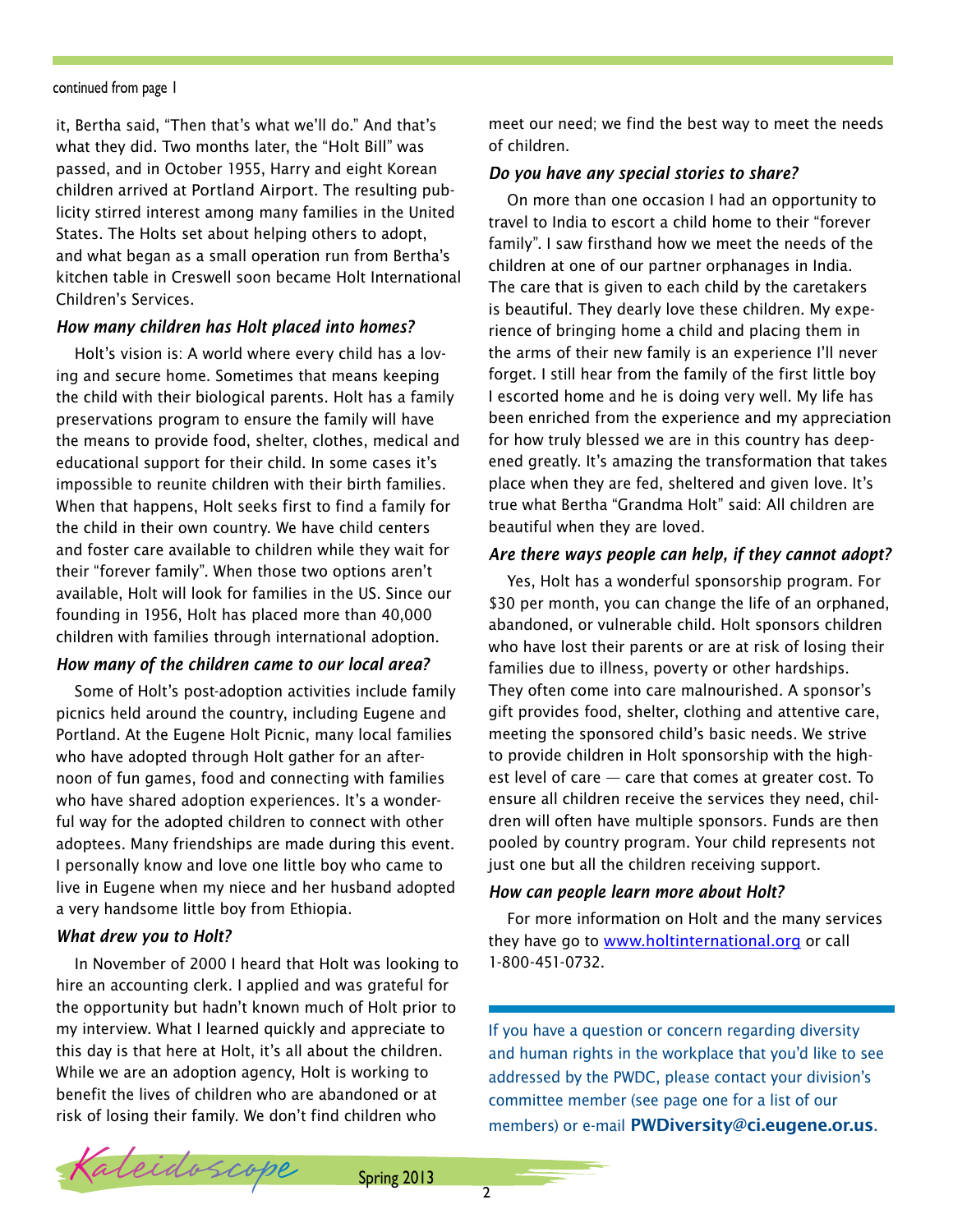# Record Crowds Attend Public Works Day

We shined and swept and painted and cleaned the Yard for the almost two thousand kids and adults who came to visit on May 16. Even with the rain, the activities provided lots of fun and information for everyone. This event is so exciting for the kids, and connects our services and employees to the public in a positive, memorable way. Thanks to the many, many hands in all areas who helped with all the preparations, as well as all those who helped manage the throngs on the day of the event. See more pictures on the City of Eugene Government's Face page.









*Tour guides get a tour before the crowds arrive School busses from around the area start rolling in*



A dry spot at the airport display and the state of the state of the Snowplow art from Spring Creek Elementary



*Eewww...can I touch that? Wastewater provides toilet tips. The trailer ride is worth the wait. See the big vehicles in action!* 



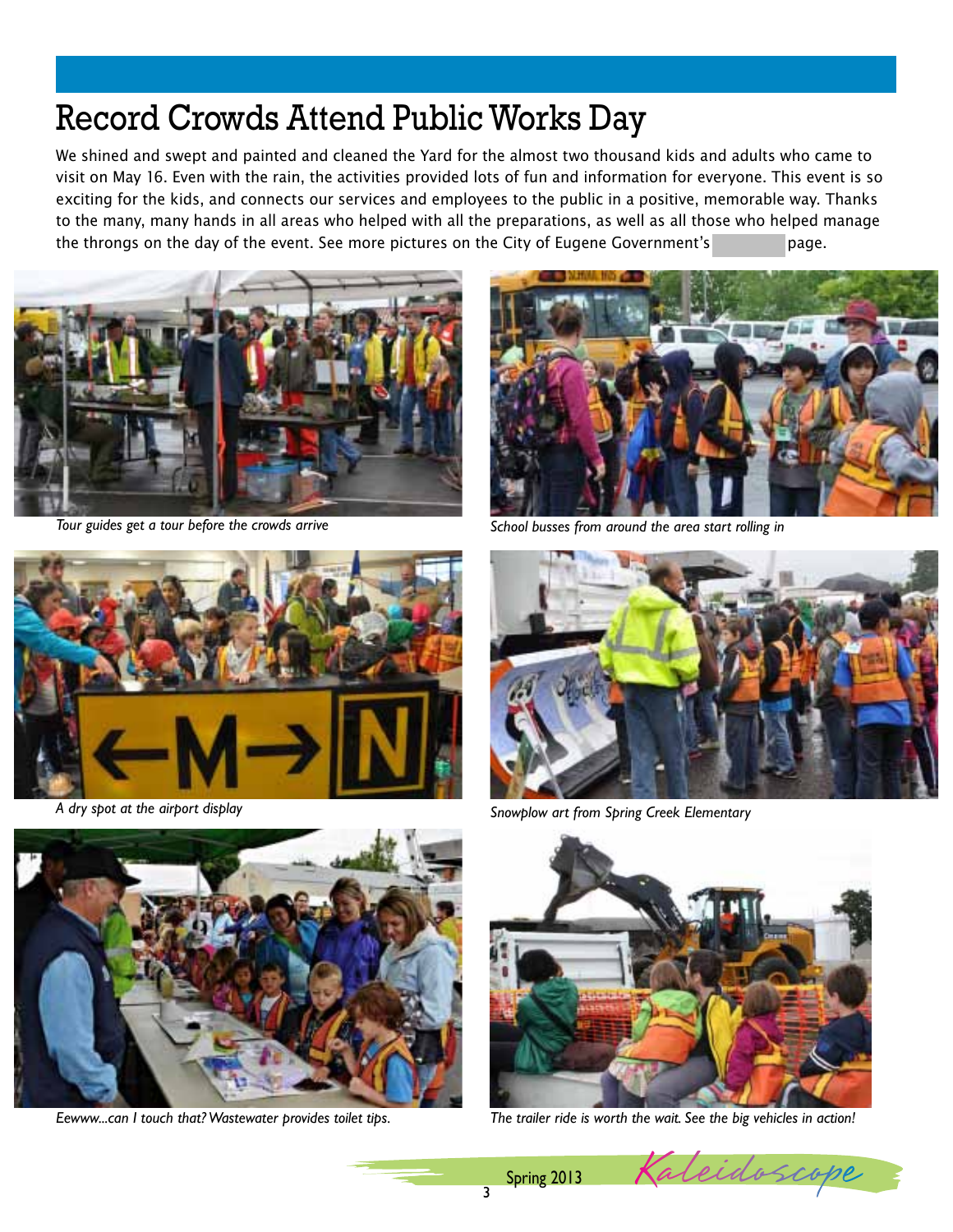

## Centro LatinoAmericano's Latino Heritage Night

### by Sharon Olson, PW Wastewater

I had the opportunity to volunteer for Centro LatinoAmericano's Latino Heritage Night which was held on October 12, 2012. There were over 200 people in the Lane County community who attended the event. The annual celebration commemorated 40 years of service of the agency but also honored esteemed members of the community. CLA also acknowledges and encourages new leaders by providing scholarships to 12 students who attend the University of Oregon and Lane Community College. Guests had plenty of time to network and to enjoy delicious food!

The keynote speaker for the event was Frank Garcia Jr. who was appointed by Governor Kitzhaber as the Director of the state's Affirmative Action Office. Other speakers included Marcela Mendoza, Centro's Executive Director, Shonna Butler, Board President and Treasurer, and Juan Carlos Valle, Past President

of the Board. Entertainment was provided by a local singer, Stephanie Duenas, and traditional folk dancing was performed by Girl Scout Troop 20501.

In addition to providing money for scholarships, the funds raised by the event go directly back into the community through all of the programs that Centro has to offer.

The event is held on an annual basis and I encourage others to attend next year. This is an opportunity to support and learn more about the Latino community and culture, and also meet new friends!

Learn more at [centrolatinoamericano.org](http://centrolatinoamericano.org)

## Check out the Diversity Topic of the Month

One of the ways to learn about your co-workers is by taking an opportunity to share and discuss something new together. The PWDC would like to help this process along by offering a topic of the month related to our mission to "recognize and respect diverse viewpoints, cultures, and life experiences." Some of topics are serious—for instance a historical look at discrimination—but others include lighthearted looks at topics including the personal space different cultures require, the challenges of four generations sharing the workplace, or how selective attention works.

The PWDC is sending these out monthly to team leaders, but you can find a listing with links any time at the PW Diversity Ceshare site. Share one with a friend or co-worker. You never know what you might find out about them—or yourself!

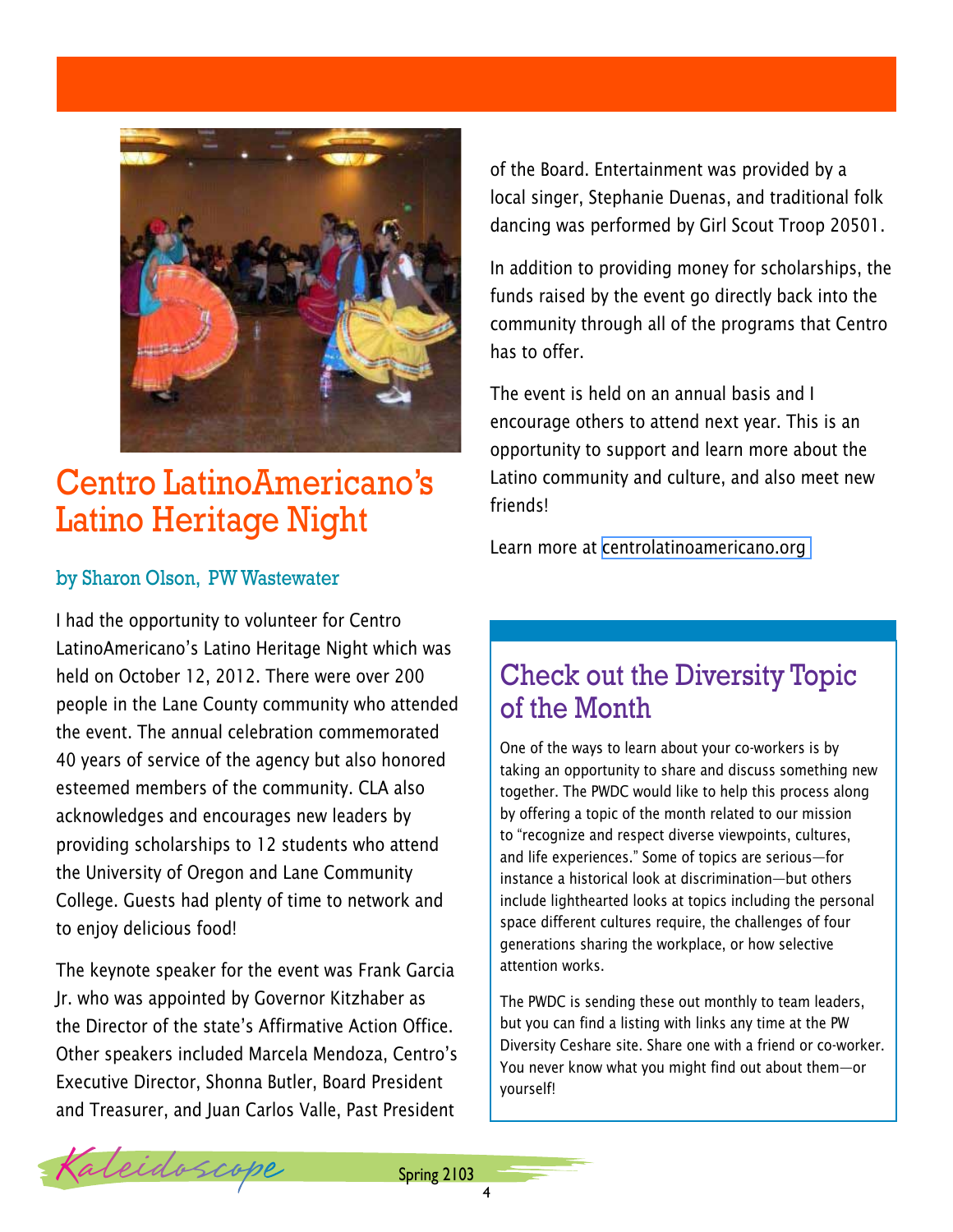# Opportunity Village is One of Many Solutions to a Complex Problem

## by Jeffrey Jane Flowers, PW Administration

Drive down any busy street in Eugene, and you are likely to see a person holding a scrap of cardboard with a message scrawled in pen or marker. The person may be young or old, any race or gender. Visit a park and you may see a shopping cart full of clothing parked outside a rest room, or glimpse a tent off in the bushes. There are many more individuals and families you don't see, sleeping in parks, at the Eugene Mission, and in cars and old RVs.

Some of those living without conventional homes are families, others are single people or small groups of friends who join together to share meager resources. Of the total count of homeless persons, in Oregon more than half do not have shelter on any given night. Many struggle without food, health care, or the most basic of sanitary facilities. The dangers of living on the street—from physical violence to harsh weather make each day a potential nightmare.

### Eugene/Springfield/Lane County Homeless Count from 2011

| <b>Total People Counted</b> | 2,140 |
|-----------------------------|-------|
| <b>Individuals</b>          | 1,533 |
| Persons in Families 607     |       |
| <b>Family Households</b>    | 190   |

Because the un-housed lifestyle can be so erratic, it is often difficult for agencies offering help to connect with these individuals and families. Transitional housing (housing where homeless people stay and receive supportive services to enable them to prepare for a move into permanent housing) offers a place to meet basic needs and also chances for skill building to help with a job search.

Opportunity Village, proposed for Public Works' Garfield site, is designed to provide a safe place for people to receive basic services and training until they get back on their feet. The design and organization of Opportunity Village will be based upon best practices derived from a comprehensive

*This Opportunity Village plan shows "microhouse"dwellings that are*  CONIC *economical to build, move and repair. Printed with permission from the*  **BUNGALOW** *OVE website*  **UMBRACONE** [www.opportunityvillageeugene.](www.opportunityvillageeugene.org) 中国国家 ÔVE **POUNDHOUSE** DINING HALL CONESTOGA  $S_{\text{Dring 2013}}$  Kaleidos

*continued on page 6*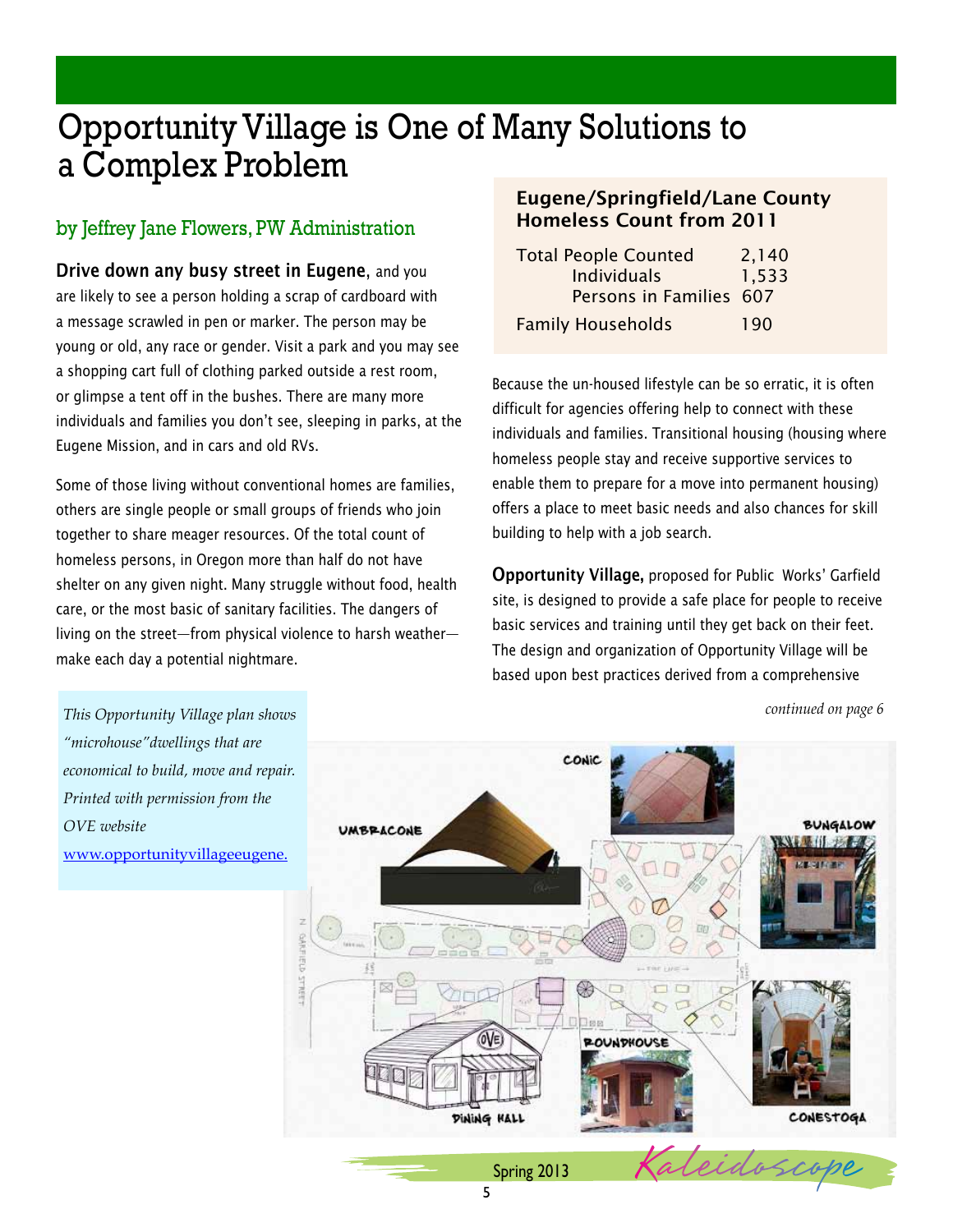study of other "tent cities" in the United States and lessons learned from local encampments. The plans include cooking and gathering areas, garden plots for food crops, and covered bicycle parking. There are also a variety of "microhouses" planned—small, easily moved dwellings designed to be built out of inexpensive or salvaged construction materials.

Some of the key goals for Opportunity Village (as stated on their website at [www.](www.opportunityvillageeugene.org) [opportunityvillageeugene.org](www.opportunityvillageeugene.org)) are:

- The opportunity for every participant to experience a better quality of life in a drug, alcohol, and violence free community.
- The opportunity for a stable, safe, and sanitary environment where basic needs are met such as food, shelter, medical care, and a sense of dignity and belonging in place and community.
- To meet needs for privacy and personal space while concurrently providing common areas for villagers and visitors to enjoy.

#### • To develop mutual aid and peer-based support systems and to collaborate with social service agencies, non-profit organizations, private businesses and individuals

- whenever feasible.
- The opportunity for people from the larger Eugene community to engage by providing help and support.

## PWDC MISSION STATEMENT

*The City of Eugene Public Works Department is committed to fostering understanding, communication and respect among all members in the department.* 

*We believe in a department that is accepting of everyone so that we capitalize on the strengths emanating from our differences.*

*By drawing on our individual strengths, we believe we can create an optimum and respectful workplace, one that can attract and retain a diverse workforce, allowing us to serve the community from which we come more effectively.*

*We believe that an inclusive diversity program is pivotal to reaching our professional potential, both individually and collectively.*

#### **GOAL**

*The goal of the PW Diversity Committee is to promote a workplace free of harassment and discrimination. We recognize and respect diverse viewpoints, cultures, and life experiences.*

## Homelessness in the US a Point-in-Time Estimate \*

### On one night in 2011:

• In 9 states, more than half of the state's total homeless population was in an unsheltered location. Among the five states with the highest rates of unsheltered people is Oregon (59.4) percent).

• In 16 states, at least 1 in 5 homeless families was in an unsheltered location. Among the five states with the highest rates of unsheltered families was Oregon (52.6 percent).

• 107,148 people were chronically homeless<sup>\*\*</sup> in the U.S., or about 17 percent of all homeless people.

• 67,495 veterans were homeless in the United States, about 14 percent of all homeless adults.

*\* Numbers reported in the 2011 Homelessness study for the U.S. Department of Housing and Urban Development.*

*\*\* Chronic homelessness refers to an unaccompanied individual with a disability who has either been continuously homeless for a year or more or has experienced at least four episodes of homelessness in the last three years.*